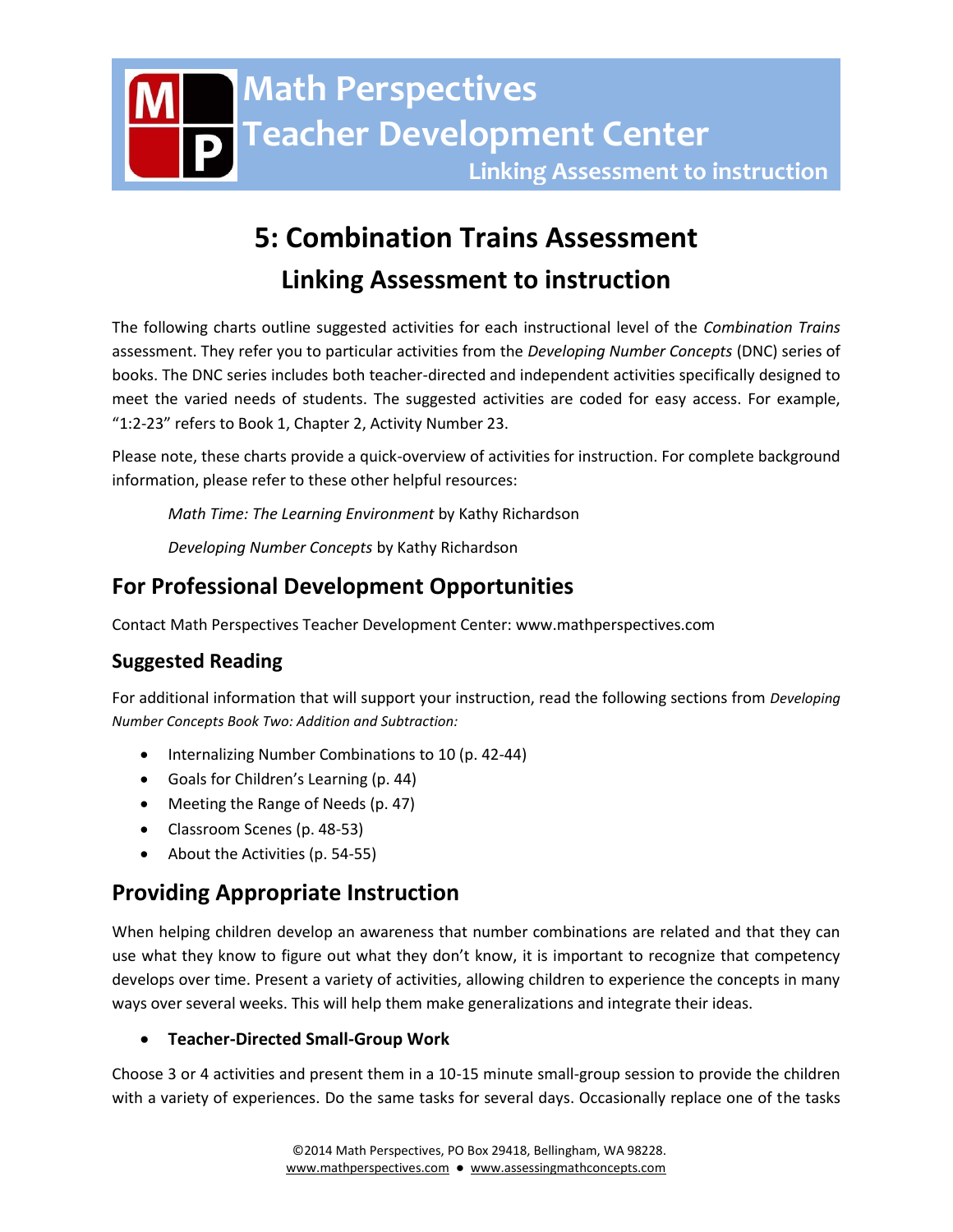with a new one. Adjust the size of the numbers according to the children's responses. Usually work with just one group a day so you have time to interact with the children while they work at the Independent Stations.

### **Independent Station Work**

Give children opportunities to choose from among several activities. These choices should be available for several weeks. During this time, the children will be developing proficiency and moving to larger numbers, as they are able. Interact with the children as they work, supporting them and challenging them as needed.

### **COMBINATION TRAINS**

The number combinations in this assessment are presented in a way that makes it possible to find out if children are using what they know about one combination to figure out another. The trains are arranged to assess several levels at the same time. For example, the "thirteen train" is arranged so that the child is asked to add  $3 + 3$ ,  $3 + 4$ , and  $6 + 7$ . The results will be organized into Numbers to 6, Numbers to 10 and Numbers to 20, and the instructional level will be determined for each range of numbers.

#### **Needs Prerequisite (N)**

**(N) –** Adds by counting all for all 3 combinations within the range assessed or makes 2 or 3 errors.

To get more information about the children's ability to identify parts of numbers, use *Assessment 4: Number Arrangements.*

*Focus on recognizing small groups of objects. Begin with numbers that are small enough for them to see that they can recognize the groups without counting. Move on to activities listed under "Needs Instruction" when they can identify small groups without counting.* 

|                      | <b>TEACHER DIRECTED ACTIVITIES</b>                | To 6      | To 10     | To 20 |
|----------------------|---------------------------------------------------|-----------|-----------|-------|
| $1:1 - 13$           | Tell Me Fast                                      |           |           |       |
| $1:1 - 10$           | Hunt for It                                       |           | ٠         |       |
| $1:1-9$              | Hide it                                           | $\bullet$ | $\bullet$ |       |
| $1:1 - 12$           | Find a Match                                      |           | $\bullet$ |       |
| $2:3-2$              | <b>Instant Recognition of Number Arrangements</b> |           |           |       |
| $2:3-3$              | <b>Instant Recognition of Number Shapes</b>       |           |           |       |
| $2:3-4$              | <b>Instant Recognition of Number Trains</b>       |           |           |       |
| $2:3-3$ and $2:3-33$ | <b>Instant Recognition of Number Shapes</b>       |           |           |       |
|                      | <b>Combined with Number-Shape Pairs</b>           |           |           |       |

### **Needs Instruction (I)**

**(I) –** Adds by counting all for 2 of the 3 combinations within the range being assessed. May have 1 error. *Focus on describing the parts of numbers to help the children move from counting all to combining parts.*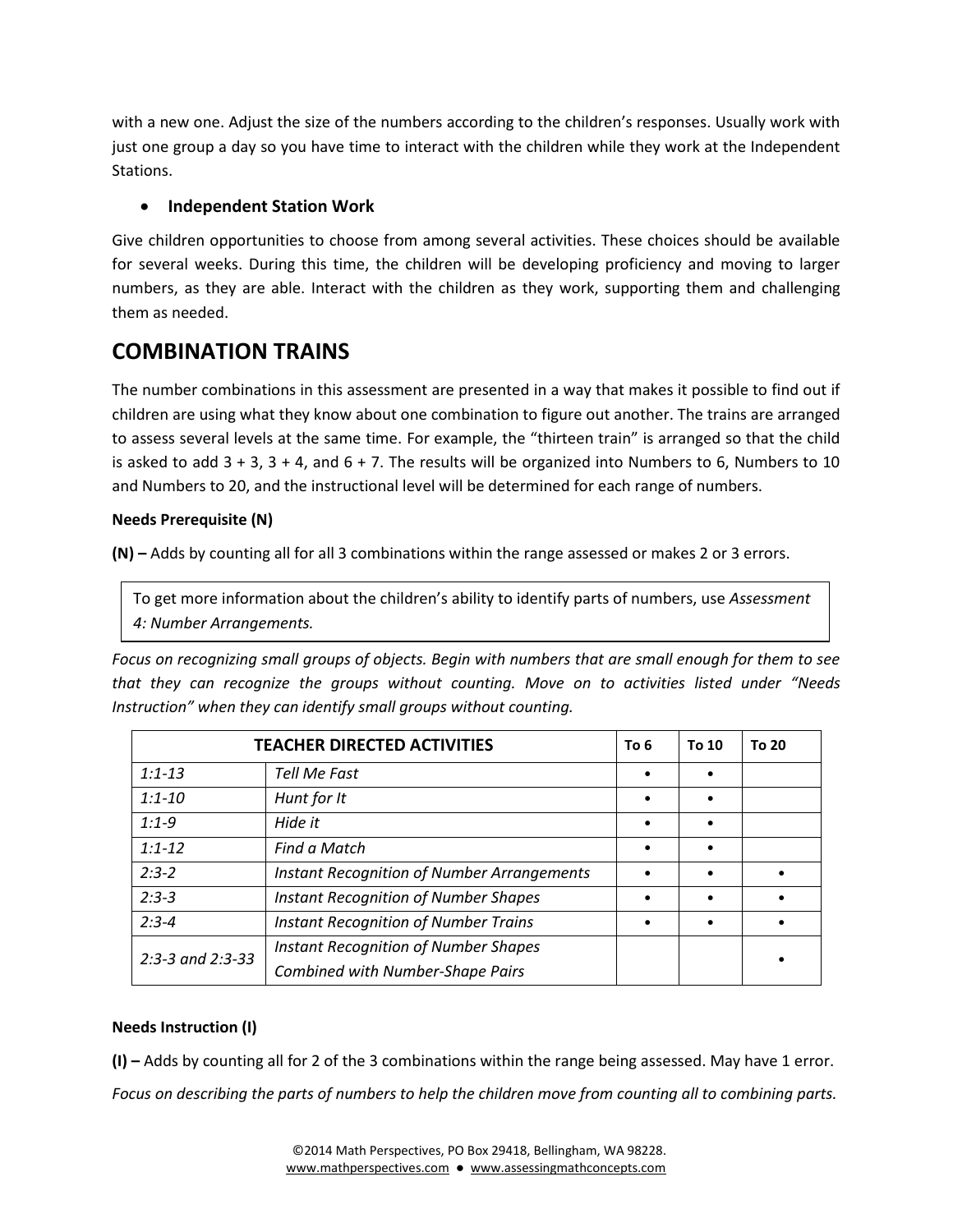|                            | <b>TEACHER-DIRECTED ACTIVITIES</b>          | To 6 | To 10 | To 20 |
|----------------------------|---------------------------------------------|------|-------|-------|
| $2:2 - 1$                  | Snap It, Level 1 and Extension              |      |       |       |
| $2:2-2$                    | The Tub Game, Level 1 and Extension         |      |       |       |
| $2:2-3$                    | The Wall Game                               |      |       |       |
| $2:2 - 4$                  | Bulldozer                                   | ٠    |       |       |
| $2:2-5$                    | The Cave Game                               |      |       |       |
| $2:2-9$                    | Number Shapes: On and Off                   |      |       |       |
| $2: 2 - 11$                | Number Trains: On and Off                   | ٠    |       |       |
| $2:2 - 7$                  | <b>Finger Combinations</b>                  |      |       |       |
| $2:3-1$                    | Combining Stacks: Pick It Up                |      |       |       |
| $2:3-4$                    | <b>Instant Recognition of Number Trains</b> |      |       |       |
| $2:3-3$                    | <b>Instant Recognition of Number Shapes</b> |      |       |       |
| $2: 3 - 3$ and $2: 3 - 33$ | <b>Instant Recognition of Number Shapes</b> |      |       |       |
|                            | <b>Combined with Number-Shape Pairs</b>     |      |       |       |

| <b>INDEPENDENT ACTIVITIES</b> |                                                              |  |  |  |
|-------------------------------|--------------------------------------------------------------|--|--|--|
| $2:2 - 18$                    | <b>Counting Boards: Making Up Number-Combination Stories</b> |  |  |  |
| $2:3-24$                      | The Tub-Game Station                                         |  |  |  |
| $2:3-25$                      | The Snap-It Station                                          |  |  |  |
| $2:3-18$                      | <b>What Numbers Can You Make?</b>                            |  |  |  |
| $2:3-17$                      | <b>Describing Shape Puzzles</b>                              |  |  |  |

#### **Needs Practice (P)**

**(P) –** Adds by counting on for 2 or more of the 3 combinations within the range being assessed. May count all once and may have1 error.

**(P+) –** Knows total without counting or uses what is known about one combination to figure out another combination for 2 of the 3 combinations within the range being assessed. May have no errors.

*Focus on developing an awareness of the combinations they know. Have them predict how many they think the total will be before counting. Begin with number combinations that are small enough for them to see that they can tell how many altogether without counting.*